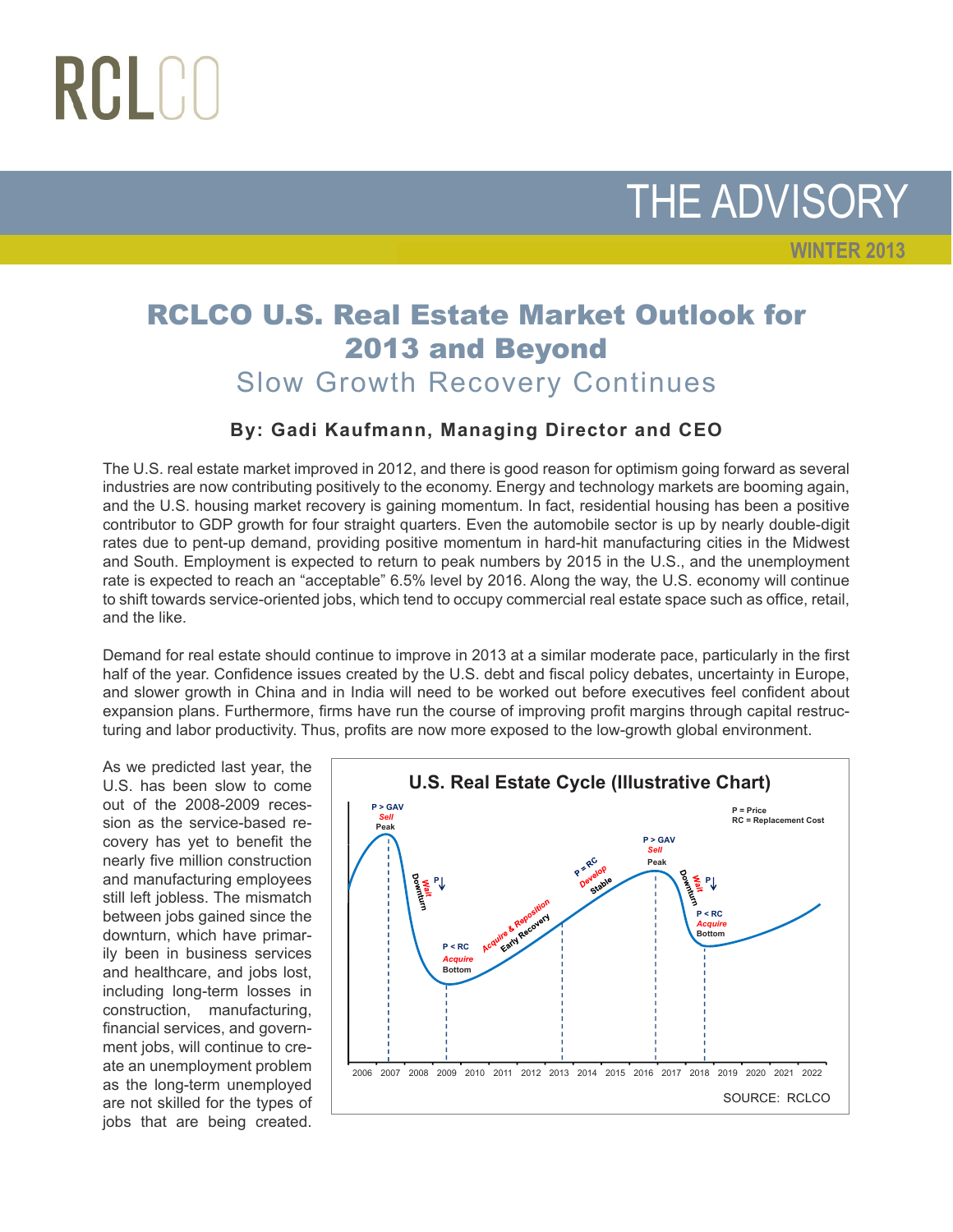**WINTER 2013**

As we also predicted last year, periodic disruptions to the economy occurred as a result of economic and policy uncertainties. We expect this gradual recovery to continue during 2013 and beyond, gaining momentum and accelerating as time goes by. We also expect the volatility experienced during 2012 to continue, particularly in the first half of 2013, hopefully settling down as some of the current "known unknowns," such as the U.S. fiscal cliff, are resolved.

Regionally, economic growth will continue to be uneven within the U.S., as areas with strong growth in knowledge-based industries, such as technology, information, and healthcare, many of which are located in the South and West, will experience faster growth rates.

Secular trends are changing the demographic make-up of the country and its needs for real estate. We expect to see an increase in the migration of aging population bases towards coastal and southern states for warm weather and lower cost of living. The growing older population, with the oldest of the Baby Boomers now in their mid-60s, will benefit the healthcare segment, as strong demographic tail winds will overshadow the outcome of the current policy debate. Population growth in the U.S. will continue, with in-migration, rather than births, driving growth moving forward. Lastly, the growth of the Hispanic population accounts for the majority of total expected population growth in the U.S., which is likely to create niche opportunities—particularly in housing and retail.

There are risks out there. Chief among them are concerns about fiscal and related debt ceiling issues, slowing economies around the world, credit downgrades for the mounting national debt, and so on. Continued concerns about economic growth and the growing national sovereign debt burden contribute to uncertainty about the future and thus to continued volatility in the capital markets in the upcoming year. This could create periods of pricing mismatches between public and private markets—a possible benefit to investors who have both REIT and private market portfolios. While the current accommodative monetary policies are expected to keep interest rates low for the near-term, rates could rise faster than expected at some point. In the property markets, the good news is that cap rates for most property types remain at wider than average spreads to long-term treasuries, providing some cushion against interest rate increases (to a point, of course).

#### **Property Markets Widely Improving**

U.S. real estate markets are broadly improving. While Class A properties in prime locations continue to be priced at a premium, vacancy and rents are improving in several sectors and geographic areas. In fact, construction has already returned to multifamily and some prime hotel and office markets. Indeed, the for-sale housing segment is showing signs of solid recovery, even in hard-hit markets such as Phoenix, Orlando, and Las Vegas. We see continued recovery in the for-sale housing market through 2013



and beyond, with activity levels, home prices, and home sizes all rising and growing. Further, while we should keep a watchful eye for possible overbuilding in select multifamily markets, demand is still strong, and supply, even if at the current higher construction levels, is yet to reach the levels required to fully satisfy the need.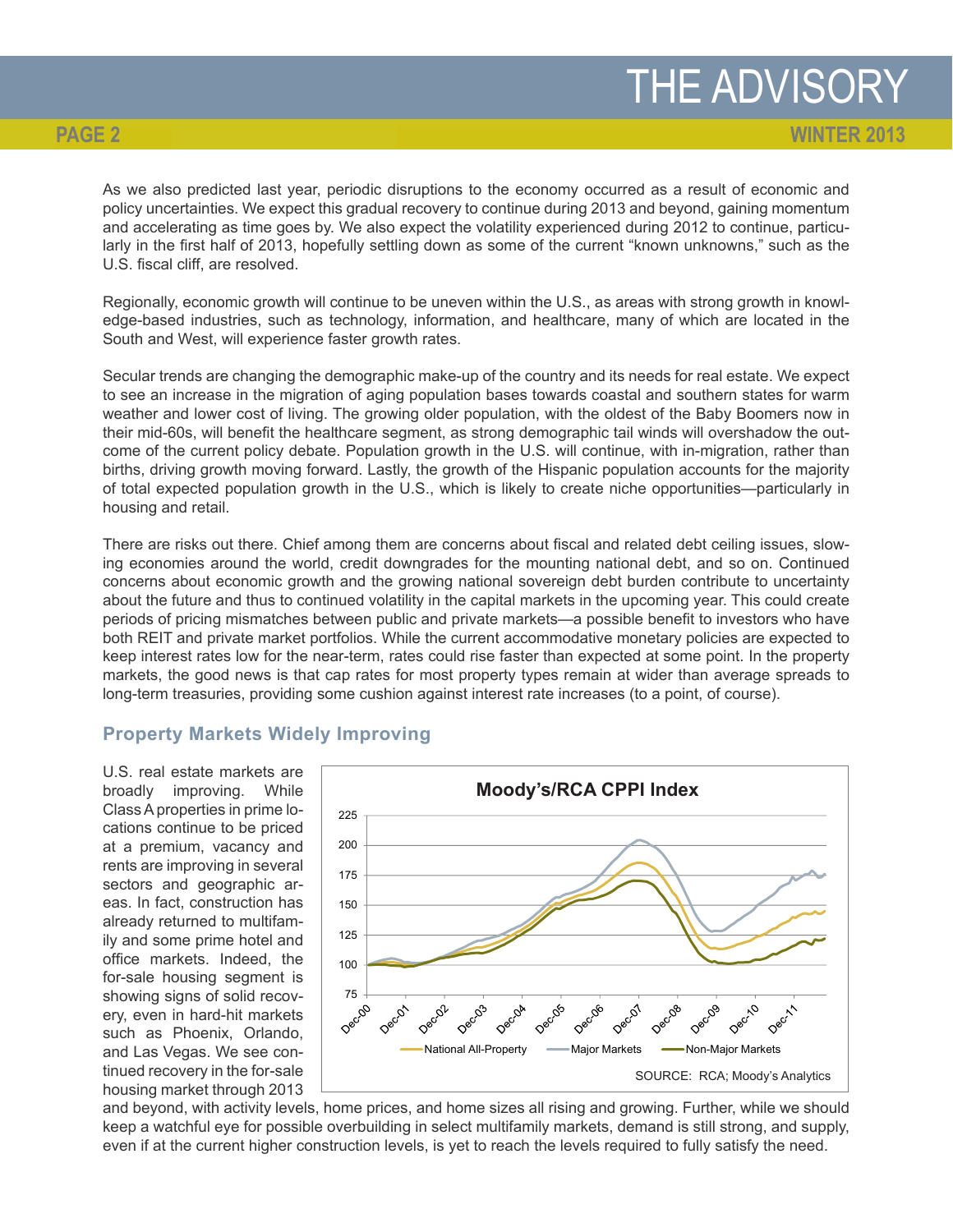**WINTER 2013**

While the multifamily sector has been a leader with low vacancy and rising rents, key housing metrics point to the second half of 2012 as the true start of a single-family housing recovery. New single-family home prices, permitting, construction, and sales volume all experienced meaningful increases in the second half of 2012. Further, for-sale housing inventories (months of existing and new home supply, number of distressed assets in inventory, and volume of distressed sales) continued to decline. Meanwhile, the National Association of Home Builders' Improving Markets Index and Home Builder Confidence Index increased dramatically throughout 2012, and the Case-Shiller index posted a 4.3% year-over-year increase in home prices.

There is still significant foreclosure inventory (3.4% of the market), and the number of homes in which the mortgage values remain higher than the properties' value remains stubbornly high. It will take time to work through these issues, and their resolution will continue to drag on the rate of recovery. Nonetheless, the recovery seems to be gaining momentum, which momentum can only be aided by the formation of over 20 institutional investment funds targeting single-family properties, helping to clear distressed inventories and thereby removing one of the last main factors dragging home price recovery.

The U.S. office and industrial markets are improving from significant occupancy and rent declines in 2008- 2009. Most regions still have a large recovery ahead to reach more typical occupancy rates, but the overall trends are encouraging, with improving operating fundamentals noticeable in many markets throughout the U.S.

Some secular changes are underway in warehouse usage, which drives niche demand for very large buildings in large markets with good transportation access. Three major trends are important to watch in the warehouse segment—the increasing popularity of extent to which taxes are placed on internet sales, the drive by e-tailers to offer same-day deliveries in major markets, and the integration of robotics in the distribution system. The first trend removes the incentive for e-tailers to locate out-of-state to avoid collecting sales taxes. The second trend creates a need for e-commerce giants like Amazon to locate large warehouses and distribution centers closer to large and dense population clusters as competition heats up to get products to customers faster. The last trend could affect the amount, configuration, and specifications of space needed—robotics could increase the cubic utilization of the space and the speed and accuracy of the sorting, storing, and retrieving of goods, and potentially change the amount of space required to accomplish a given level of logistics throughput. Further, it could affect the employee headcount and skills required, which might have an impact on the economy, as well as on the ability to obtain approvals in certain locales.

In the office sector, there are two very different stories. Prime CBD markets are among the few that have relatively low vacancy rates. As rental and occupancy rates have already begun to improve in these markets, property pricing is aggressive, and new construction is starting again. Performance is mixed in most other geographic markets, which generally have higher vacancy rates and are pricing at a large discount to the prime markets. However, as the U.S. economic recovery has been service-based, office employment has been rising faster than overall employment (up by more than 2% in 2011 with another projected 2% in 2012), and more than 4 million new office jobs are expected to be created by 2016, which is good news for low cost and service-based economies, many of which are located in the South. Best opportunities during 2013 are leaseup and sell projects in high-growth secondary markets, and new development in select prime CBD markets. In the longer run, we expect to see continued reductions in the amount of space required per worker, and while a gradual trend, it will have a profound impact on the location, type, quality, and value of office space over time. As a result, careful assessment of the long-term potential for all assets is required to prune portfolios down to the real keepers.

The retail sector is also undergoing a gradual yet profound shift. The various levels of retail real estate—from regional malls to lifestyle centers to community and neighborhood centers and on to strip centers—are under attack by e-tailing. As a result, location, concept, and tenancy are the most critical success factors, as more and more retail space is used as experience-oriented showroom/sales floor (think Apple Stores not only for electronics and other hard goods retailers, but also in soft goods categories). At the top of the value chain are the prime regional malls, which have been outperformers given their long-term leases and high-quality ten-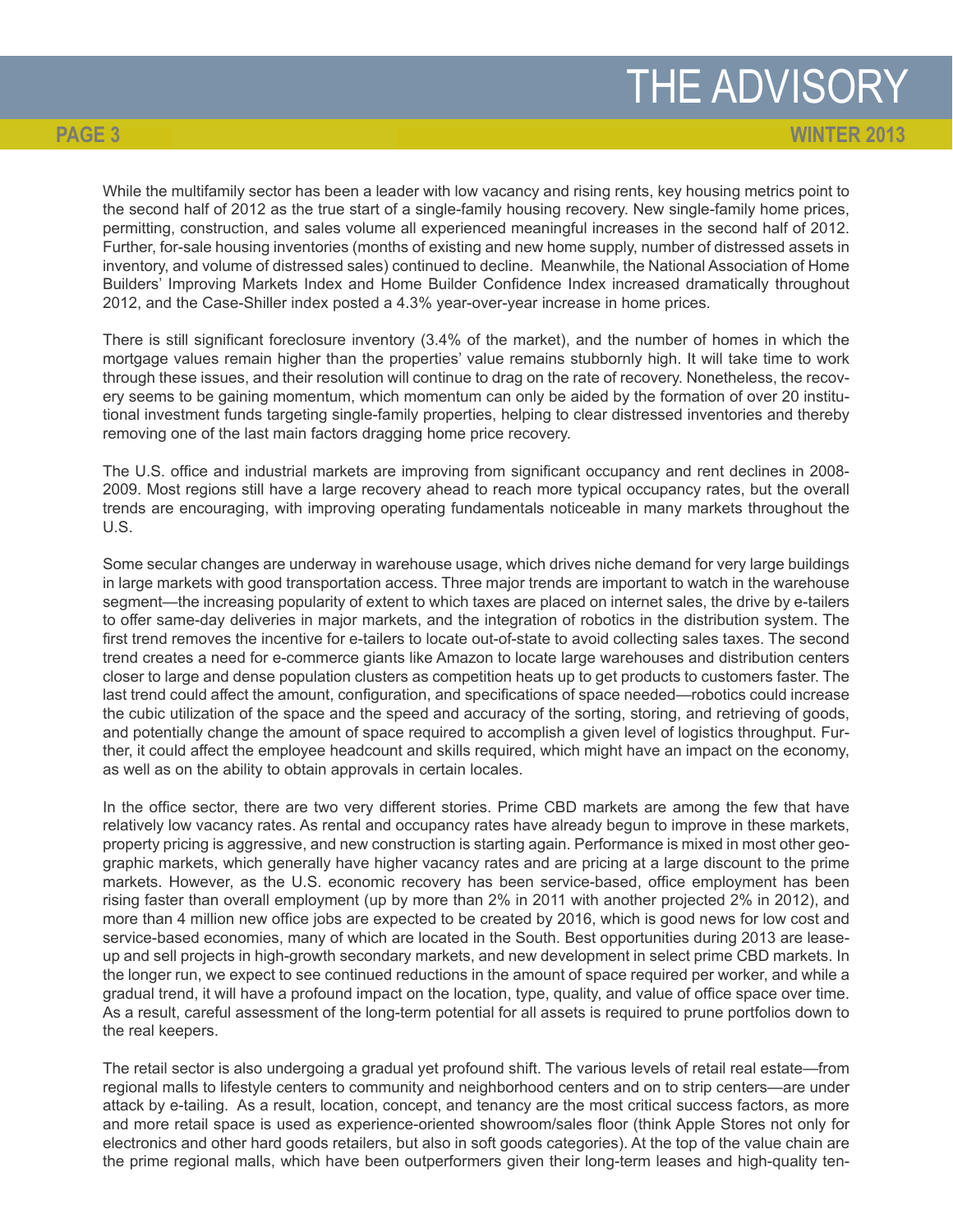## THE ADVISORY

**WINTER 2013**

ants. Prices are high for these properties, and deservedly so. While overall retail sales are up, an increasing share of sales are occurring through non-store formats. Clothing retailers in particular are hitting critical levels of internet sales, putting stores in secondary and low-density markets at risk. Top retailers have significant web presences, and are using the internet and social sites to drive store traffic. Discounters, which are still struggling to improve sales, are increasingly moving into food sales, creating competition for grocers. As a result, retailers have been slow to expand store space, with vacancy rates and rents little improved from a year ago. We expect this trend to continue in the coming year, with a likely slow start to the first half of the year and improvement in the second half. In light of these facts, opportunities during 2013 are likely to be nichebased, with a broad recovery in the retail market still a couple of years away. Most attractive opportunities for investment are centers anchored, and/or facilities occupied, by dominant retailers and grocers in high-income, supply-constrained areas, although these properties, similarly to top regional malls, are already aggressively priced. Also, keep an eye out for development opportunities in areas where new housing is developed (or redeveloped)—both "greenfield" and infill development—as retail will always follow the rooftops, as the old adage goes.

The U.S. hotel market reached bottom in 2009, earlier than the majority of commercial land uses. Key hotel metrics, such as average daily rate, occupancy rates, revenue per available room, and value per room, have improved significantly, particularly for full-service properties in prime markets. Further improvement is expected, particularly for properties in high growth areas. Pricing is still attractive for limited service properties and for hospitality assets in secondary markets, representing select investment opportunities. Watch for value-add opportunities as well as stabilized hotel assets in 2013, and for select new hotel development opportunities starting in 2013 and gaining momentum in 2014 and beyond.

#### **Capital Markets – REIT Offerings at Peak Levels with Other Fundraising Slowly Improving**

In the capital raising space, there are signs of life after a long drought. REITs led in capital raising volume in 2012, having raised nearly \$67 billion in the first 11 months of 2012 (surpassing both the 2011 and the previous 2006 peak levels), primarily in the form of large secondary and preferred equity offerings. While REIT share price growth slowed in the second half of 2012, dividend yields remained near 3.4%, unchanged from the beginning of the year. And the CMBS market similarly improved, with nearly \$40 billion issued in the first nine



months of 2012. Private fundraising is slowly improving, although with just under \$50 billion raised in the first 11 months of 2012, total institutional investment fund raising for 2012 is similar to 2009-2011 levels.

We expect that the thawing of the capital markets will pick up momentum in 2013, with capital becoming more abundant and less selective. Indeed, there is an abundance of capital chasing real estate investment opportunities, driving property values as well as sales volume up, particularly in the prime CBD office and apartment